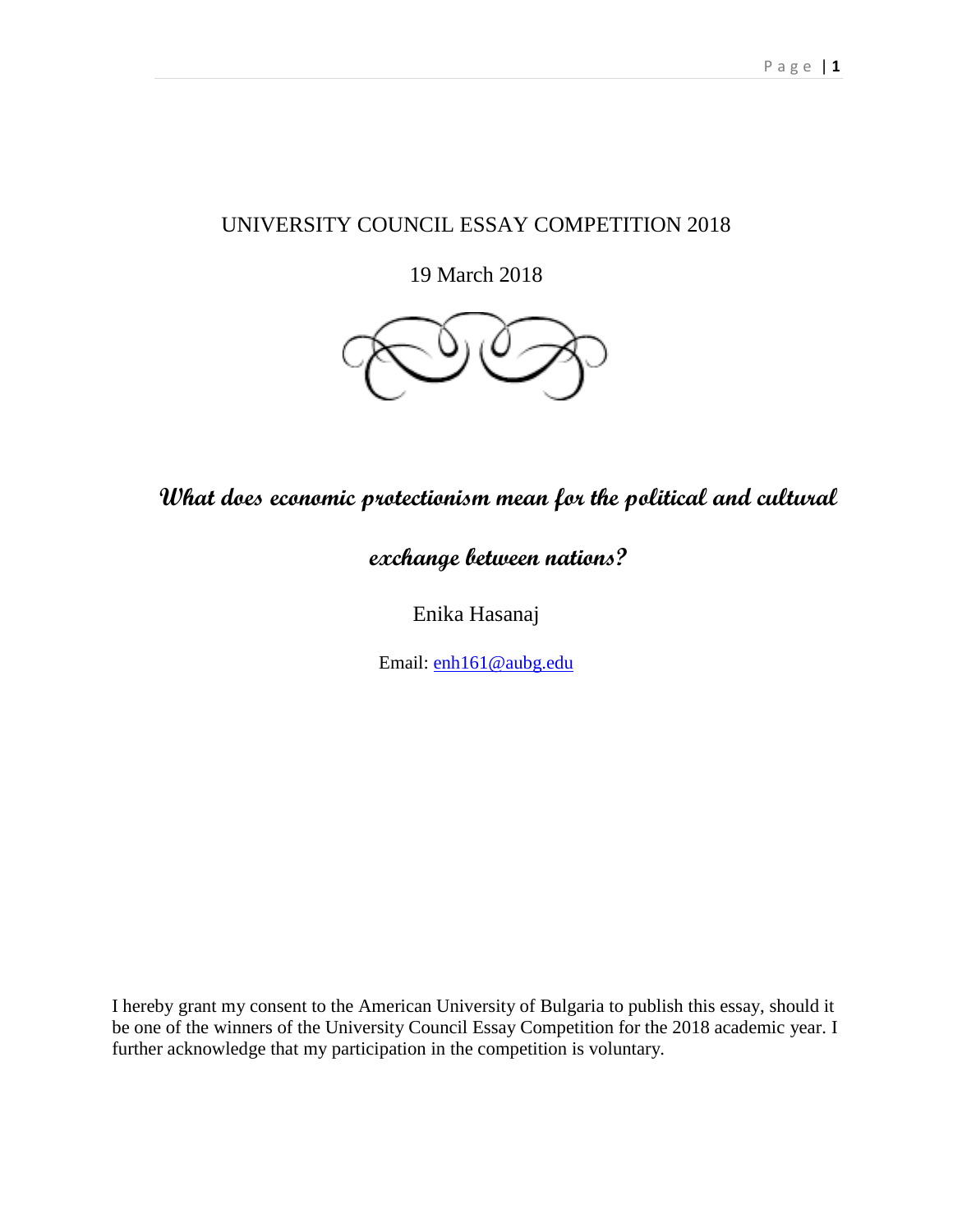Last July the city of Hamburg, Germany faced an anti- globalization movement protest which escalated to violence, amid the G20 summit meeting of the world's leading economic powers. Despite the multitude of reasons and the significantly numerous statements and resolutions that led this unconventional activist group to attempt demonstrations in the streets of Europe, such anti-globalists movements have been known for their animosity towards big corporations and their tendencies to denounce free trade and globalization. What the event indicates is not merely the occurrence of a mass demonstration; I believe it somehow reveals the underlying fact that the public is fearful or at the least, perturbed at the emergence of such issues as globalization and trade liberalization. Hence which are the facts concerning trade along with the extent to which it is liberal? And why does this topic deliver uneasiness or even fear?

Economic protectionism, as part of trade arrangements refers to government driven policies that restrict international trade to a certain degree or completely restrain it<sup>1</sup>, therefore imposing a barrier to economic exchange often with the intent of minimizing the threats that foreign competition puts upon local and domestic economy.

At first glance, when a government takes protectionist action, we would assume, given this definition, that the corresponding consequences are to affect merely the economic sphere of a country. To which extent those impacts would be positive or negative on the development of the domestic economy, that is dependable upon different economic factors and indicators belonging to different countries, however the question remains a topic of great debate not only among economics experts, but also among the general public, as we become more and more aware and involved in the unfolding political and economic events of our nations, primarily due to the influence of the media.

<sup>1</sup> Encyclopædia Britannica, inc., 2014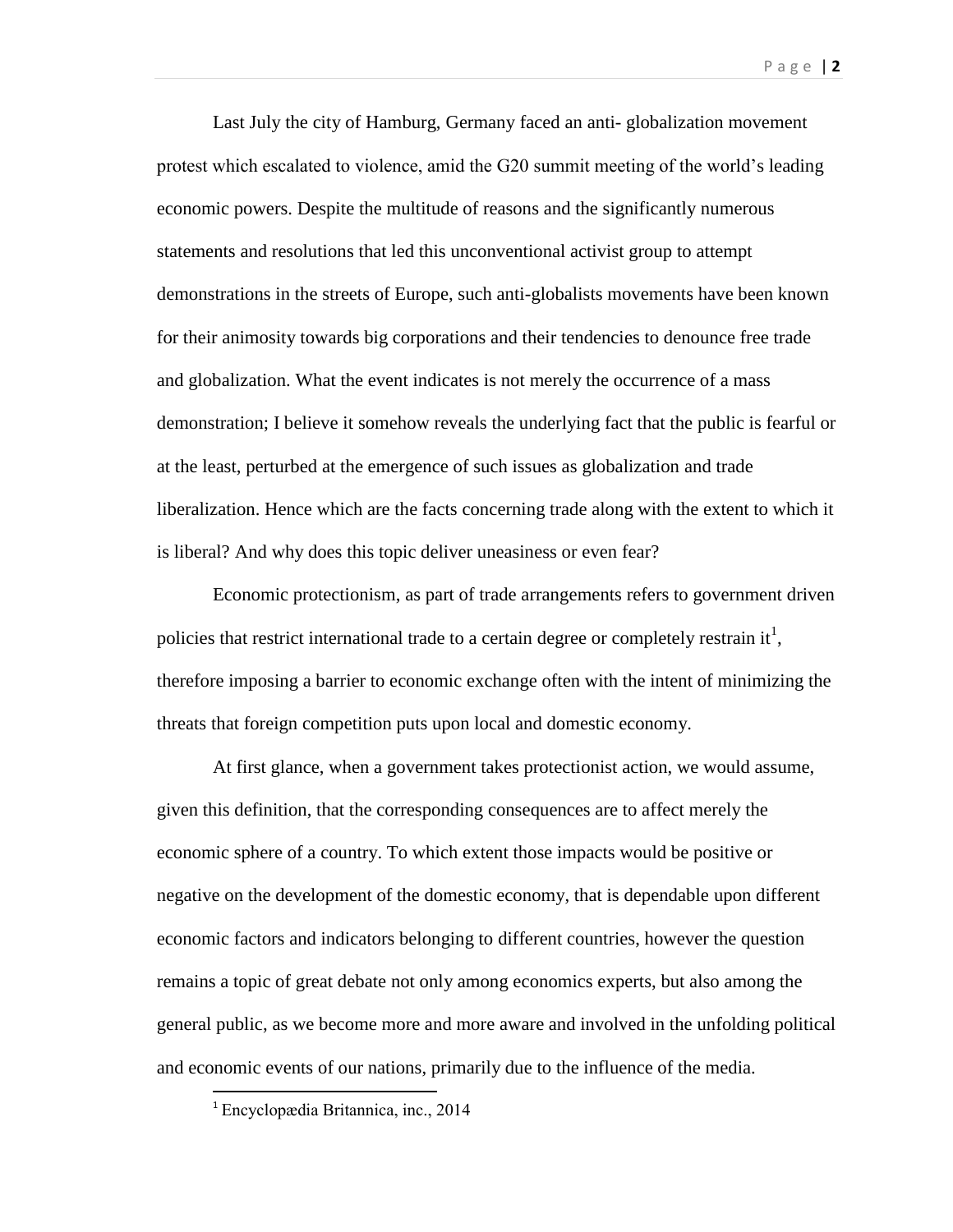What is interesting to note nonetheless, refers to the fact that we often encounter the concept of protectionism as it is commonly mentioned in the financial media, however it generates controversy, as it is true that most of us agree the concept has a negative connotation to it, i.e. it gives birth to an inner fear of being out of touch with the rest of world, but unfortunately we are the same to argue that the adoption of protectionist measures will protect our domestic economies from the threat of globalization.

The argument really can be compressed down, if we want to evaluate the solely the economic impacts commonly caused by protectionism, to weighing up the flaws and benefits of adopting protectionist measures, as opposing to Adam's Smith doctrine of 'Laissez- faire'<sup>2</sup>, otherwise known as free trade. For the purpose of establishing which of the two trade policies is the most beneficial in the long run, an analysis of the validity of the claims protectionist proponents defend, to present the rest of us with the disadvantages of the development of trade in significant absence of government interference, is required.

To begin with, advocates of protectionism don't hesitate to defend the belief that what can be inducing a sharp decline in domestic production is closely related to the significant power, free trade policy has in setting lower prices highly attractive to consumers, causing domestic products to be neglected and bringing about a shortage of jobs in the domestic industry. This causes a repetitive cycle that couples reduction in employment with reduction of prices of goods consumed. The argument is not entirely flawed, it is short-sighted thereto, primarily due to the fact that while certain industries

 22 Laissez-faire, (French: "let them do"), policy that defends the idea of least governmental interference amount in the economic affairs of individuals and society. The policy of laissez-faire received strong and large support in France in the  $18<sup>th</sup>$  century and in England, under the influence of economist and philosopher Adam Smith. (Encyclopædia Britannica, inc., 2014)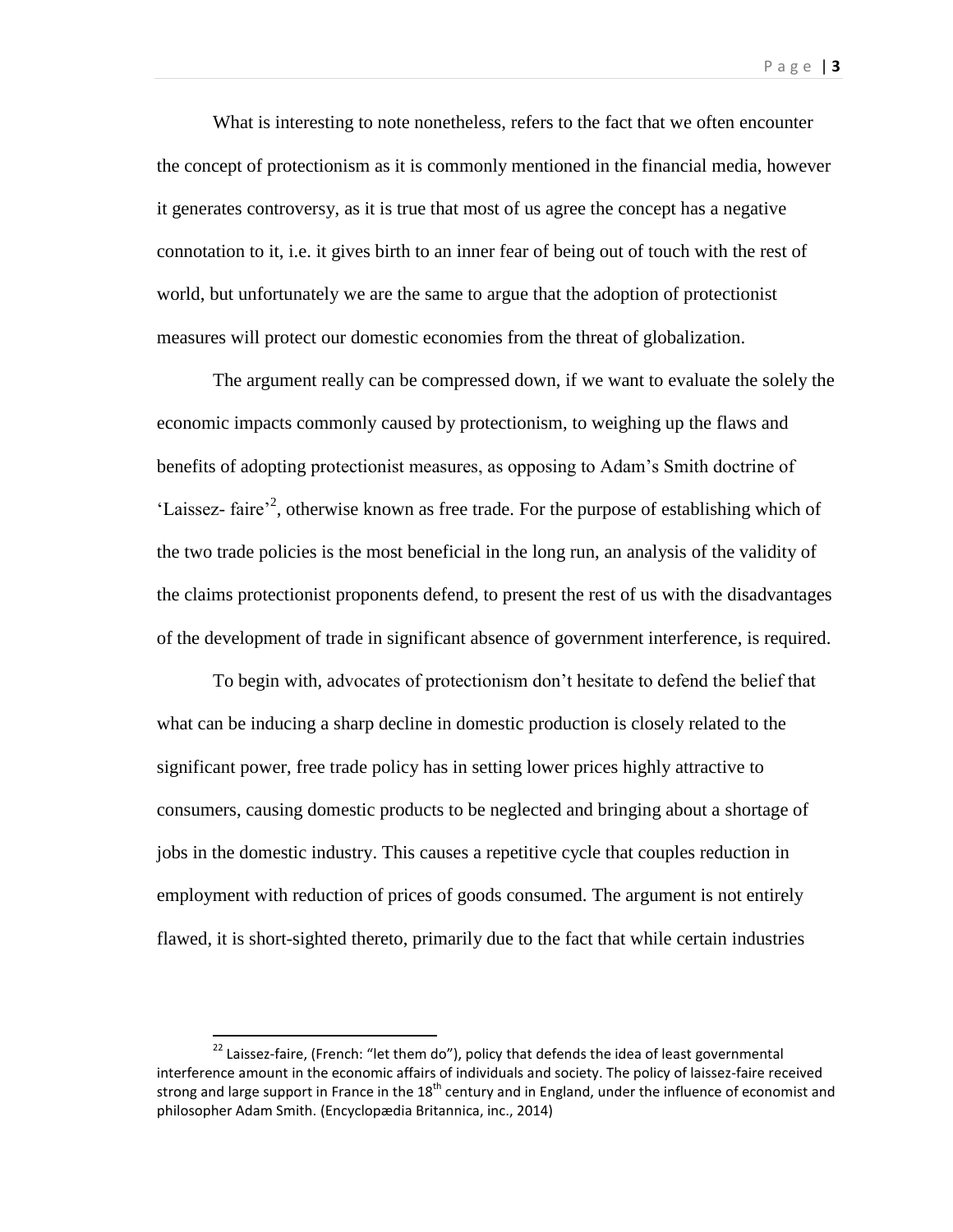might be suffering job reduction, other positions available are being created in various needed sectors.

Yet another rather typical argument in opposition to free trade involves the socalled infant-industry argument, alongside with the unfair competition argument, both entertaining the idea that the threat of established foreign industries does not only direct the attention of the consumers to lower- priced imported products, but it also hinders the potential growth of emerging domestic business which are trying to allocate themselves in the market as a consequence. This has given incentive to businesses to lobby for government protection against international trade<sup>3</sup>. What does not necessarily make sense is that these companies are not willing to incur short-term losses when being in the first steps of entering the market, therefore it would be sounder and more prudent if the government provided the necessary liquidity via loans and subsidies, rather than providing "international trade protection". Moreover, opposing the view that foreign competition would not permit the domestic infant industries to grow, I would say that in absence of vigorous foreign competitors, protected domestic business have no incentive to improve. While they do not improve, consumers are obliged to accept the situation in the markets and purchase inferior goods at higher prices.

Free trade has a supremacy over protectionism, as I think the brief analysis conducted above represents only a small window that might allow us to distinguish and ascertain the level of credibility that we should be placing on either of the policies, free trade or protectionism, in terms of each policy's performance and efficiency postimplementation. There are certain sectors of the economy for which some people would argue protectionism works best, but I believe protectionism can only bring a short- term

 $3$  Beggs, 2018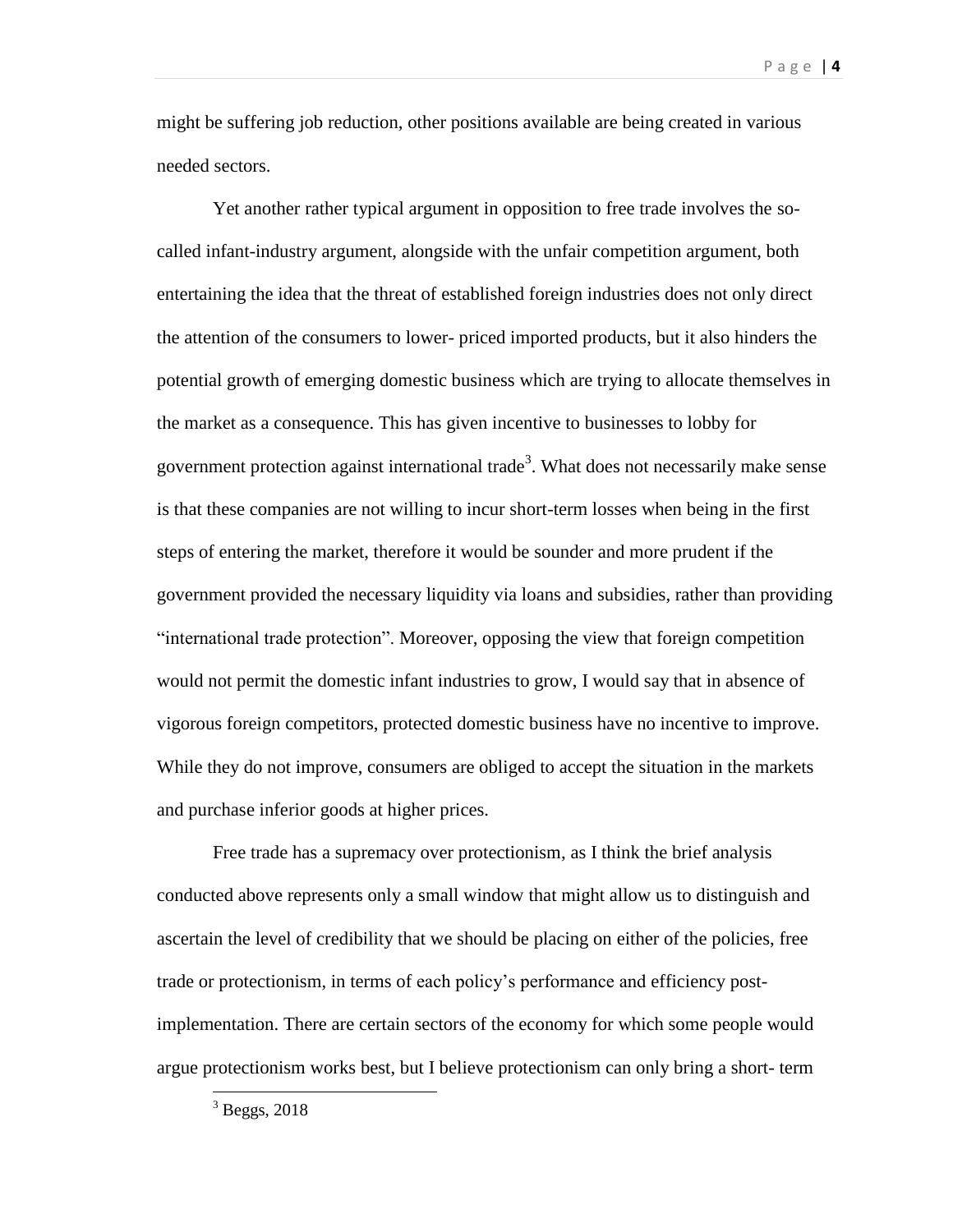equilibrium or stability, as it obscures other economic data until recession starts to give symptoms of its presence in the economy. At that point governments are faced with the necessity of replacing protectionism by free trade. I do not possess the necessary authority to make economic correlations in lack of recent and relevant empirical data at hand, nor to contradict experts on the matter, but one thing which me and every other citizen can do under their full jurisdiction, is to inspect the past. What I think remains true, as I have found out throughout my Economics studies, concerns the certitude that the economy has a recurrent pattern to it, which we have labelled as economic or business cycles, and we acknowledge them to be part of the natural fluctuation of the economy. That said, what I am implying through the use of the term 'an inspection' or an observation of the past, entails the fact that maybe we are not capable of fully- interfering with these fluctuations and we are not aware in the first place of the reason behind their existence, but the cycle does almost to an extent encompass our "encyclopedia" of economic history and preventive measures we should derive from it accordingly.

Referring to the past, economic administration and regulation during the World Wars was not a capstone in our recent history. Faced with economic issues and dilemmas, governments sought to defend their industries by assessing protective barriers. The outcome was the Great Depression. Subsequent to the Second World War, leaders recognized that they could not afford to make any other mistake of that nature, as they tried to tackle the task of getting the world economy back on its feet. Hence, why are we contradicting history and past experiences?

Furthermore, two theoretical hypotheses that highlighted the only two circumstances the protectionism doctrine would be beneficial (i.e. increased welfare) began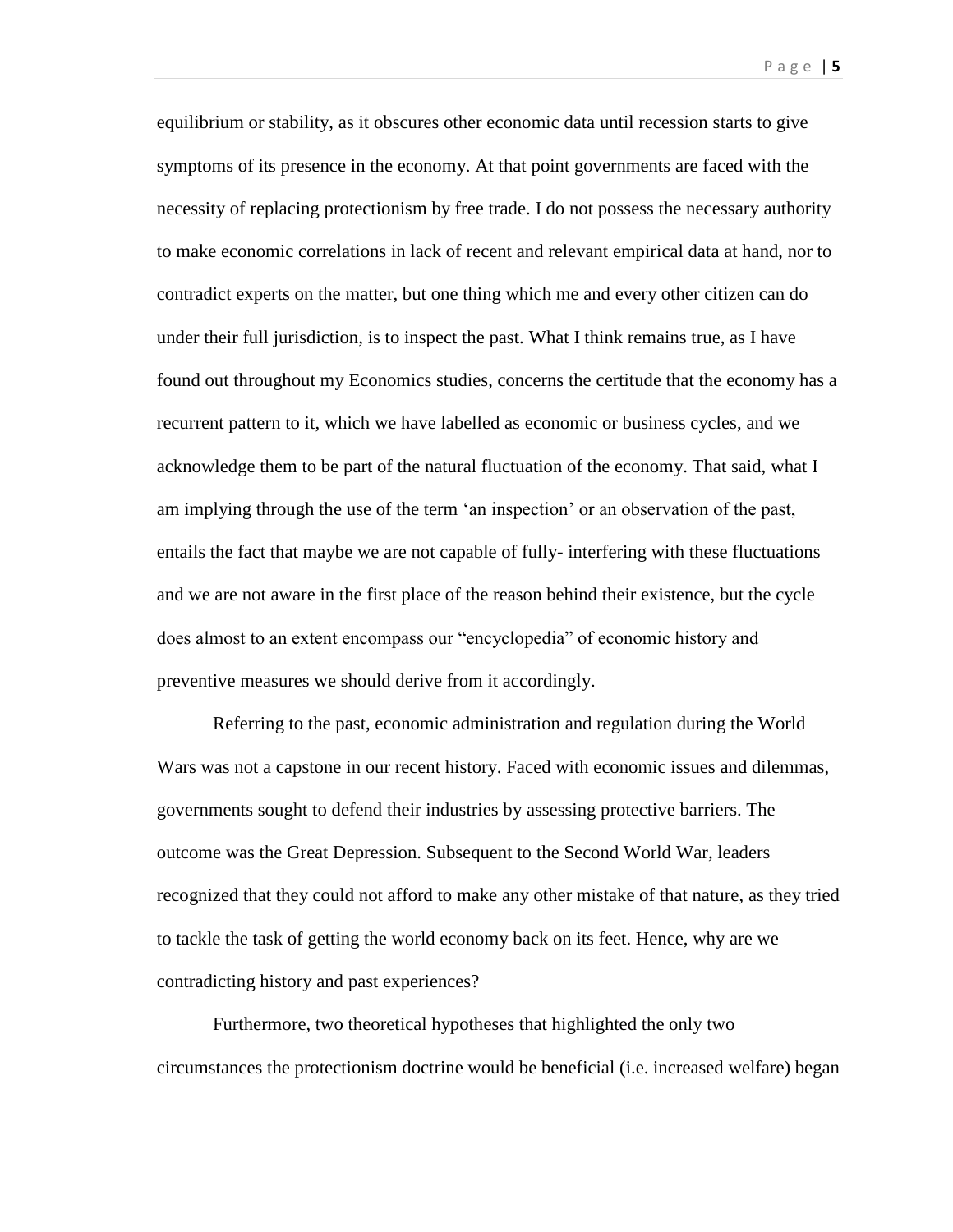to gain popularity among economists of the postwar period. "The first hypothesis entertains the idea that a country might be able to use the threat of protection to get other countries to reduce their protection against its exports. The second exception in which protection could improve a nation's economic well-being is when a country has monopoly power over a good". 4 The issue is that the threat of protectionism can only represent a menace merely permanently and it might not generate any results because other countries might not lower trade barriers just because of this imposed threat. In regard to the second argument, the scenario that a country might have significant monopolistic power over a good is unfeasible. Therefore, the likelihood of successful exploitation of protectionist barriers is quite dubious, at least on an economic perspective as discussed up to this point.

Having established my standing on the matter, specifically the fact that economic protectionism does not bring about economic prosperity, I have to say there are more implications to protectionism that stretch beyond the spheres of economy, politics and government policy enacting.

Although economic in nature, protectionist measures such as the imposition of tariffs, the settlement of import quotas, or the intervention in the foreign exchange rate, can affect or restrict cultural and social interaction between countries to a certain extent, as they compel consumers to forgo some international goods options and substitutes. However, the impacts of the abovementioned protectionist measures do not place a larger burden on cultural exchange than cultural protectionism on itself does. Cultural protectionism occurs under the circumstances of a country seeking to preserve their cultural and tradition heritage, through the restriction of trade and foreign competition in a certain set of cultural commodities. In the name of preserving cultural heritage, some

<sup>4</sup> Bhagwati, 2008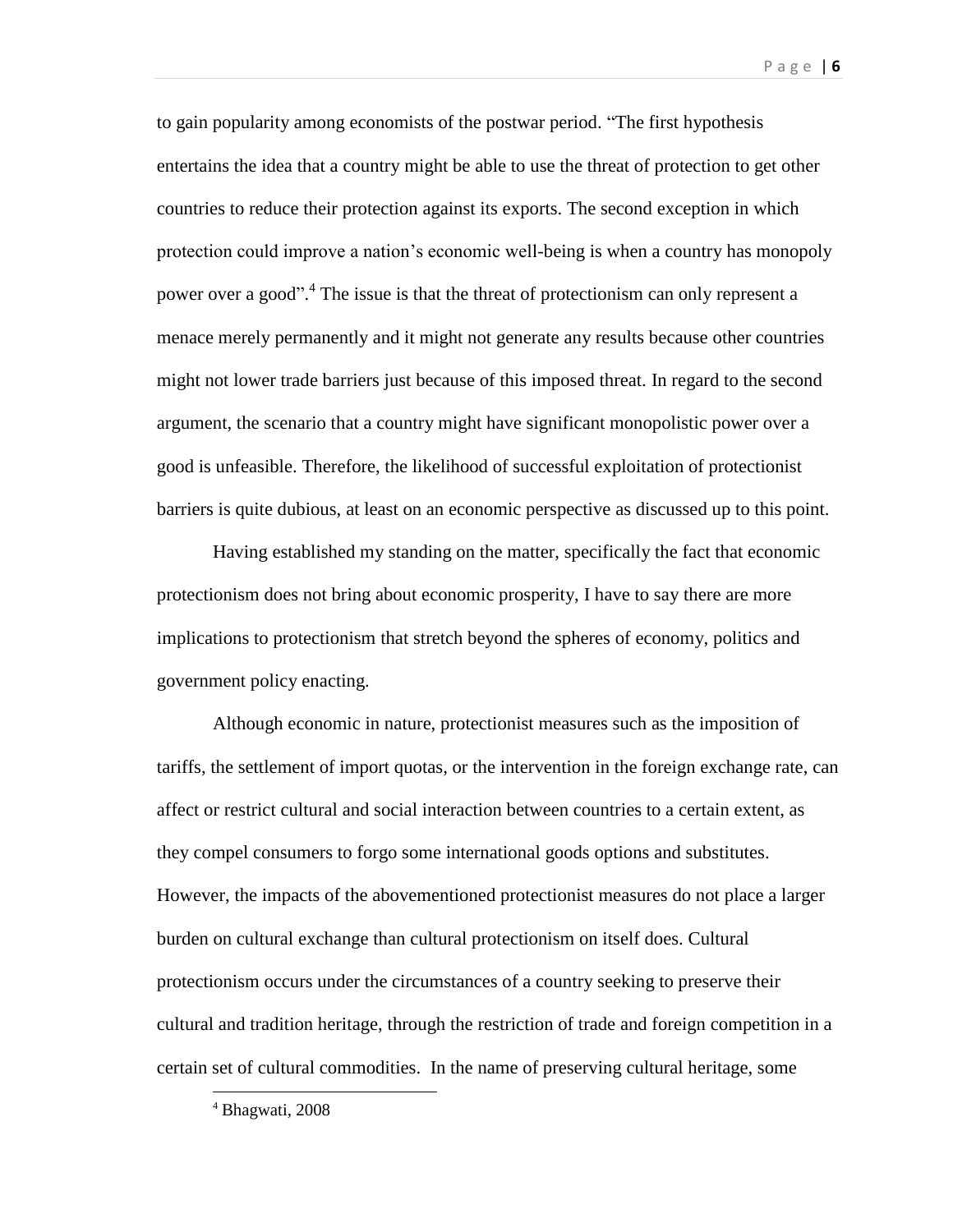people would prefer to isolate themselves from external developments and some governments would keep them purposely trapped in the 'dark ages' for maintaining the nationalism doctrine alive. The issue is just as much related to economy and politics as is it is to culture and tradition. Those who are claiming to protect cultural traditions from the strong aggression of globalization, are in fact patronizing towards those who want to be able to merge, adapt or improve in accordance to the rest of our civilization.

Proponents of protectionism argue that nearly all developed countries have successfully implemented protectionist measures<sup>5</sup>. If that would be the case, then one of the largest and most developed capitals in the world, Beijing wouldn't be subject to being ranked as one of the least culturally diverse regions with the least ethnically fractionalized society. Seeking to preserve its 'uniqueness' the Chinese government is hindering Beijing's path to development by taking away their opportunity to engage in a competitive market and profit from the process of doing so, similarly like the Chinese economy has done for the past decades. As a consequence, cultural events are being cancelled because Beijing officials openly regard Western influence as an invasion.<sup>6</sup> However, the Western powers would argue that such measures are not confined to the purpose of cultural preservation, instead China is acting in account of the perceived foreign influence which poses a political risk, as it exposes their governing model.

Furthermore, even countries who are most supportive of free trade have at some point implemented protectionist policies, as a means for shielding them from the global crisis impacts. We have witnessed such a scenario after the American mortgage market failure generated the global crisis of the 2007-2008, after the which, the European Union

 $\ddot{\phantom{a}}$ 

<sup>&</sup>lt;sup>5</sup> Kuepper, 2017

<sup>6</sup> Volodzko, 2015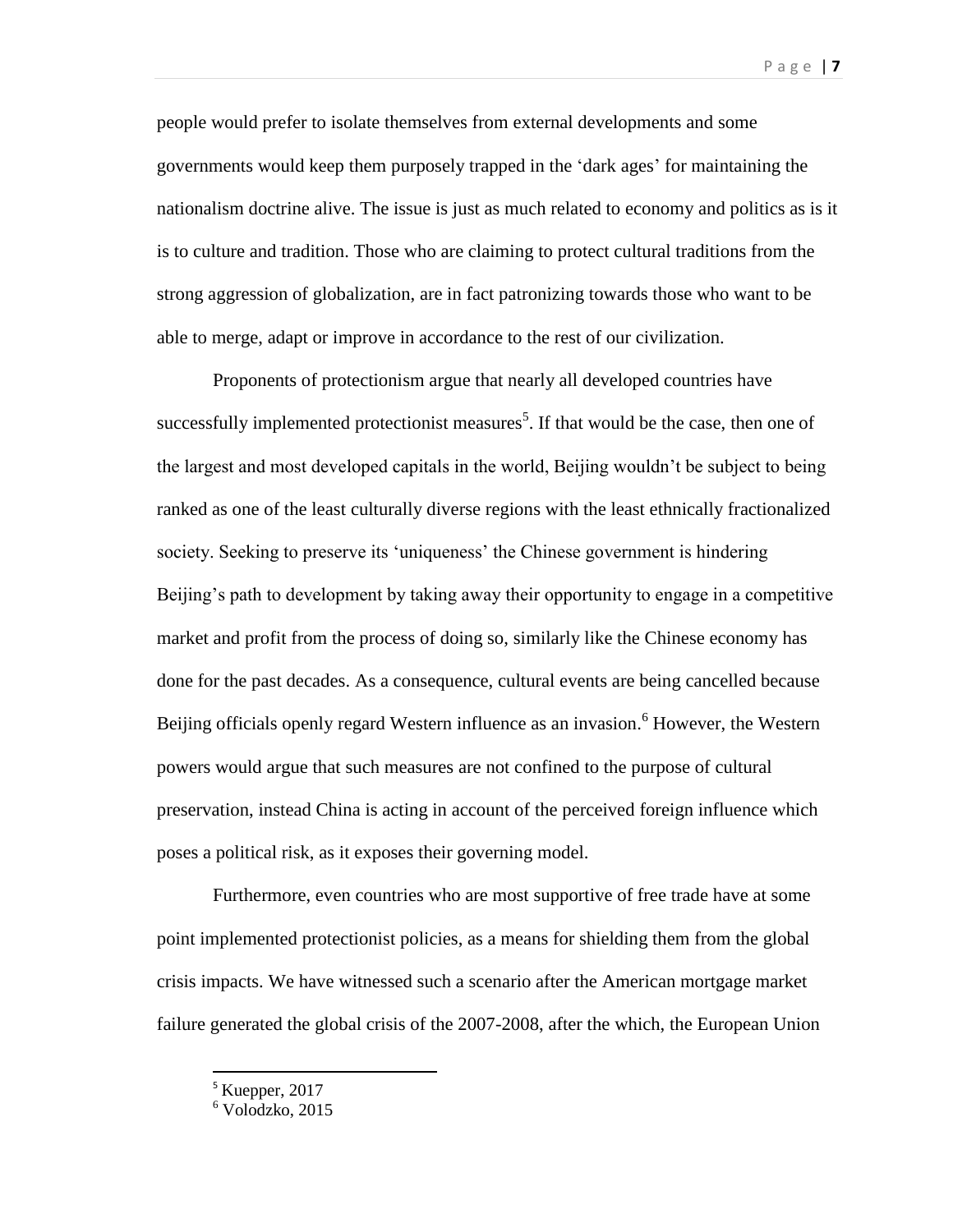implemented a number of protectionist policies against non- EU third- parties, originating from the argument that the protection of national EU countries' economies would subside the induced crisis in the EU markets.

"The protectionist approach which defends not to allow free trade, to restrain crossborder trade and to protect the domestic manufacturer against foreign competition (Bhagwati, 2009), poses a risk of a dangerous virus (Kalaycı, 2011)". <sup>7</sup> What is easily discernable here is the fact that protectionism is being referred to as a dangerous virus. However, there is little information available on the extent to which protectionism might have impacted EU countries' ability to engage in cultural exchange. What has been highlighted though by many, regards the influence that cultural distance, among countries of different cultural backgrounds, has to facilitate the implementation of trade barriers and protectionism, alternatively stated as: "The lower the cultural distance between an export country and an export market, the lower the perceived export barriers".<sup>8</sup> Based on Korneliussen's and Blasius' hypothesis, I would say that perhaps we should take into consideration the fact that the implementation of protectionist measures, enlarges the cultural gap between the EU and the countries that they are engaged in a trade exchange with. "Cultural distance is expected to be a determinant of perceived export barriers because, as cultural distance between an export country and export markets increases, it becomes more problematic for exporters to identify and interpret signals from the export market".<sup>9</sup> The implications of the hypothesis might not be as dominant and significant for some, but it yet indicates that in point or another in time we are deliberately slowing down the emergence of international markets and the process of globalization, which is intended

 $\ddot{\phantom{a}}$ 

 $^7$  Durusoy, Sica, & Beyhan, 2015

<sup>8</sup> Blasius & Korneliussen, 2008

 $9$  Erikkson, Johanson, & Majkgård, 2000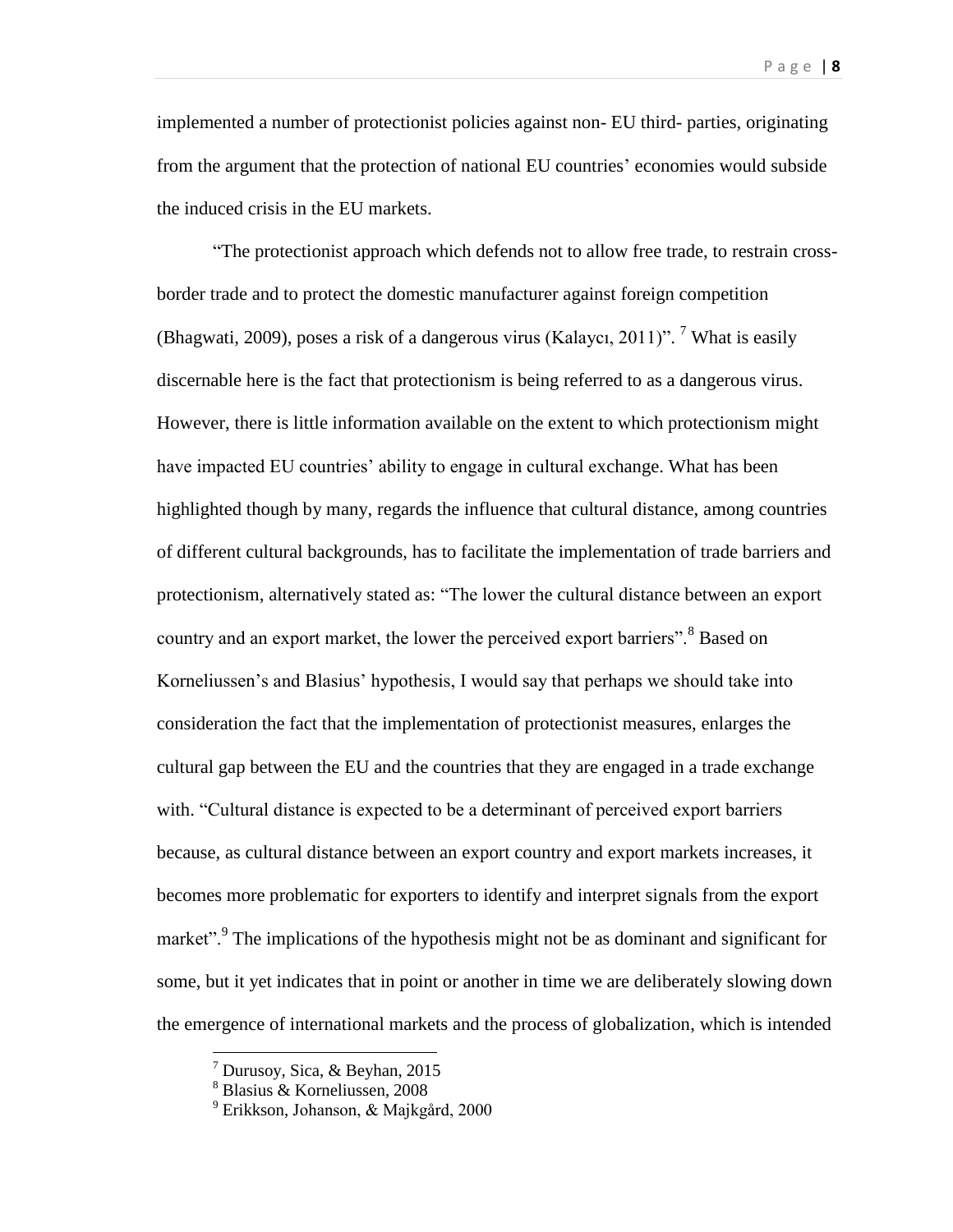to ease cultural barriers. As a citizen of the European Union, I stand firm in the belief that the EU officials have taken protectionist measures throughout the past decade, primarily and solely for the purpose of protecting EU countries' economies, firstly with lesscommon and less-determinative protectionist-isolationist measures, because we have historically been known as proponents of free trade and promoters of embracing cultural diversity and accepting a highly ethnically fractionalized society; meaning that it is highly unlikely, at least from my personal point of evaluation, that we are currently seeking to build a protective shield against the winds of globalization.

However, that does not seem to be the case with Canada. Cultural protectionism in Canada is carried out in the prism of conscious pursuits and well-developed tactics of the Canadian government since the  $20<sup>th</sup>$  century as they hope the policy facilitates the promotion of their tradition and production, while also restricting the amount of influence tempting to infiltrate their borders, particularly against the threat of the popular American rapid and "intrusive" cultural expansion. "Given Canada's fragmented population, its geographic location and the extent of American popular culture permeating the border, Canada has a tradition of implementing protectionist cultural policy with the goal of unifying the population and resisting cultural imperialism". $^{10}$ 

At this point in history, we all agree that trade liberalization, and globalization have reached a rapid diffusion in comparison to any other previous era, primarily due to increased technology and communication. As the latter continue to develop, culture is exchanged beyond geographical barriers, on a global level. The concepts of culture and nation and the relationship between them must take a new or at least, partially different meaning on the terms of a renovated global setting. But, why should some countries,

<sup>&</sup>lt;sup>10</sup> Murchison, 2008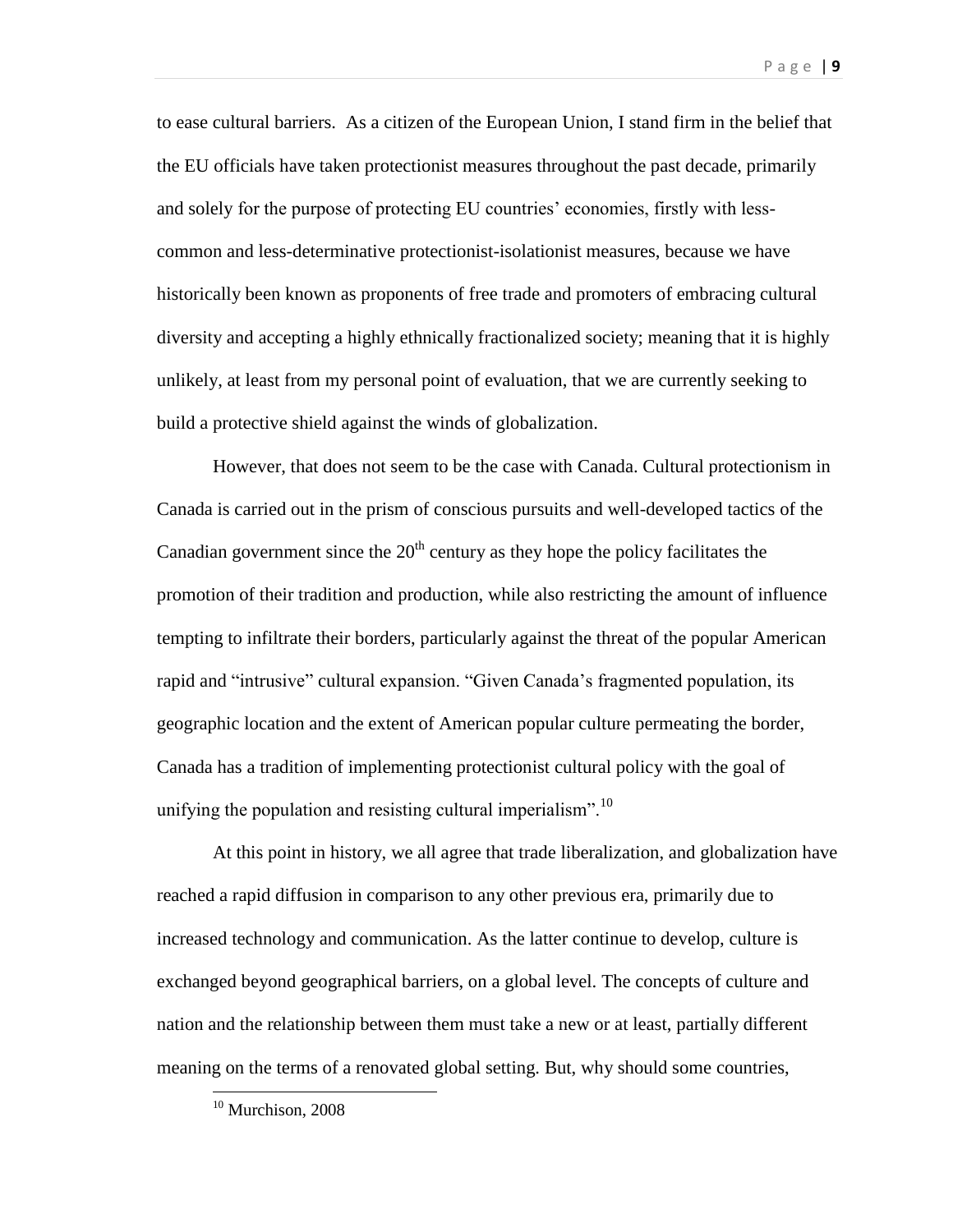among them Canada be fearful in front of these dynamics, thus why is the breakage of barriers regarded as a national threat. Many would argue that the increased exposure to other nations' identity through imported goods and imported media, fragments the domestic nation and divides the population. "Consequently, proponents of domestic protection of cultural industries argue foreign cultural exposure undermines the nation as citizens become disenfranchised with their national culture in favor of associating with common interest groups on a global scale". $\frac{11}{11}$ 

Omae is not the only one to argue that this increased interaction poses a threat to national unity and causes a decline in national power. As Michael Billig on his book *Banal Nationalism* would argue during the same period, that the breakdown in national cultural unity is attributed to the exposure and competition with other identities which undermine national loyalty.<sup>12</sup> Apparently, countries like Canada are resisting what they believe to be an era of cultural imperialism, rather than globalization, by purposely imposing economic driven protectionist measures that ultimately and hopefully from their standpoint, will have a strengthening impact on the Canadian identity. Author, Bernard Ostry would argue in the  $20<sup>th</sup>$  century, that their main concern involves the fact that the Canadian population is perceived to have become Americanized to a greater extent than populations in European countries for instance.<sup>13</sup> The argument that the public but also individuals who have a certain influence or authority over the society, feel threatened from the impacts of trade liberalization and crouch behind the walls of protectionism, is recurrent evidently.

To conclude, there certainly exists sufficient correlation between protectionist policies in economic terms and a nation's culture formation, which gives ground to

 $\ddot{\phantom{a}}$ 

 $11$  Ōmae, 1995

 $12$  Billig. 1995

<sup>&</sup>lt;sup>13</sup> Ostry, 1987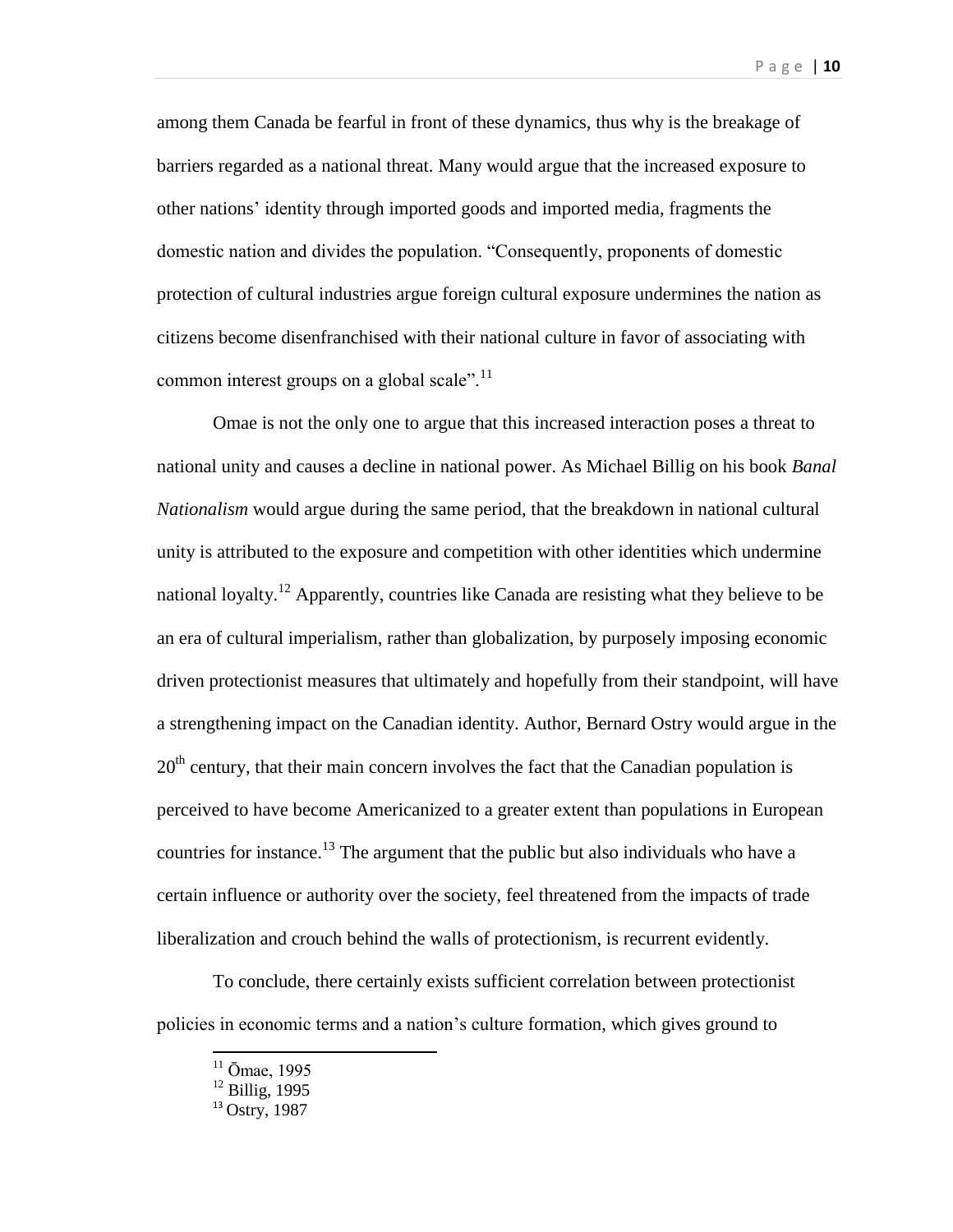establish that whenever protectionist measures are employed rather or not with the purpose of affecting the economy and culture simultaneously, there will be impacts and restraints on the amount of cultural exchange. Proponents of protectionism and nationalism, them being governments or particular groups of interest, are undoubtedly fearful of the possibility of nationalism becoming blurred out in the Z-generation age. Dynamics of this nature are beyond these parties' ability to control as the velocity at which technology,

imported media and the increased interest in imported cultural goods expand, outlasts any protective policy implementation or any, more than just démodé, decaying nationalist ideology de facto.

Cultural policy and protectionist measures are being called in an era of globalization as means of sheltering domestic cultural industries from the ascendancy of certain foreign competitors. There has most certainly been political defense of cultural protectionism policy that points to the inherent affinity between cultural products and a nation's tradition and identity; which in turn makes me put into question the grounds or the necessity for the utilization of cultural protectionist measures by certain governments, as based on an a priori argument we can observe the fact that nation states are yet, 'surviving' the commoditization of cultural goods on both a domestic and global level, and the exposure to foreign cultural goods and competitors in absence of protectionism.

To coerce cultural isolationism via economic protectionism, based on the premise that an unexposed culture to the worldwide integration streams, protects and homogenizes the citizenry and ensures a nation's prosperous economic future, represents an inefficient methodology of government policy making, and overall a rotten ideology to me and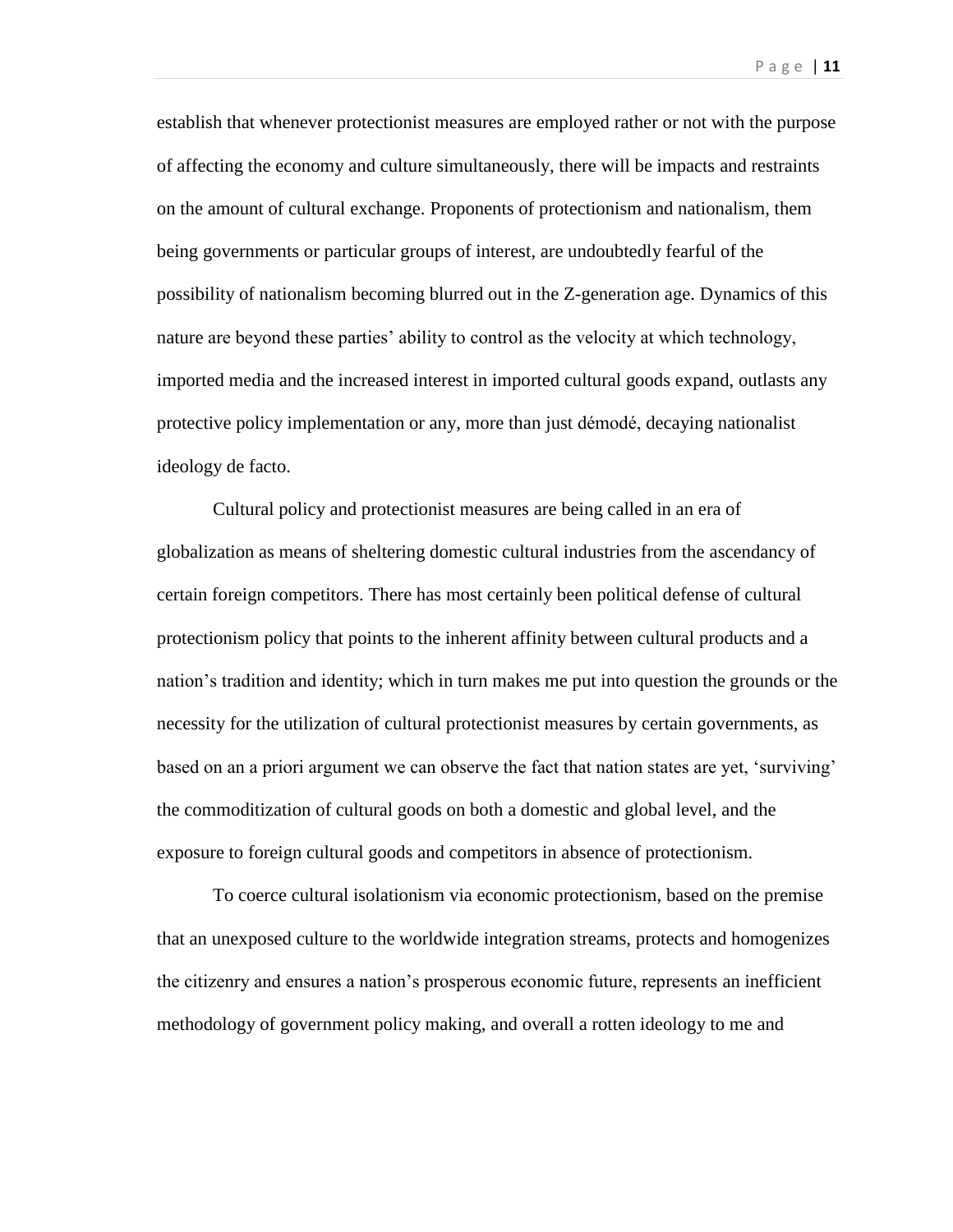something most governments and global organizations have proclaimed to consigned to the oblivion of the past centuries.

Thank you.

Word count: 3005

### References

- Beggs, J. (2018, February 2). *The arguments against free trade*. Retrieved February 26, 2018, from ThoughtCo.: https://www.thoughtco.com/arguments-against-free-trade-1147626
- Bhagwati, J. (2008). Protectionism. *The Concise Encyclopedia of Economics*. Library of Economics and Liberty. Retrieved February 27, 2018, from http://www.econlib.org/library/Enc/Protectionism.html

Blasius, J., & Korneliussen, T. (2008). The Effects of Cultural Distance, Free Trade Agreements, and Protectionism on Perceived Export Barriers. *Journal of Global Marketing, 21*(3), 217-230. Retrieved March 3, 2018, from https://www.researchgate.net/publication/232862114\_The\_Effects\_of\_Cultural\_Distance

\_Free\_Trade\_Agreements\_and\_Protectionism\_on\_Perceived\_Export\_Barriers

Durusoy, S., Sica, E., & Beyhan, Z. (2015, June). Economic Crisis and Protectionism Policies: The Case of the EU countries. *International Journal of Humanities and Social Science,* 

Billig, M. (1995). *Banal Nationalism.* London: Sage. Retrieved March 3, 2018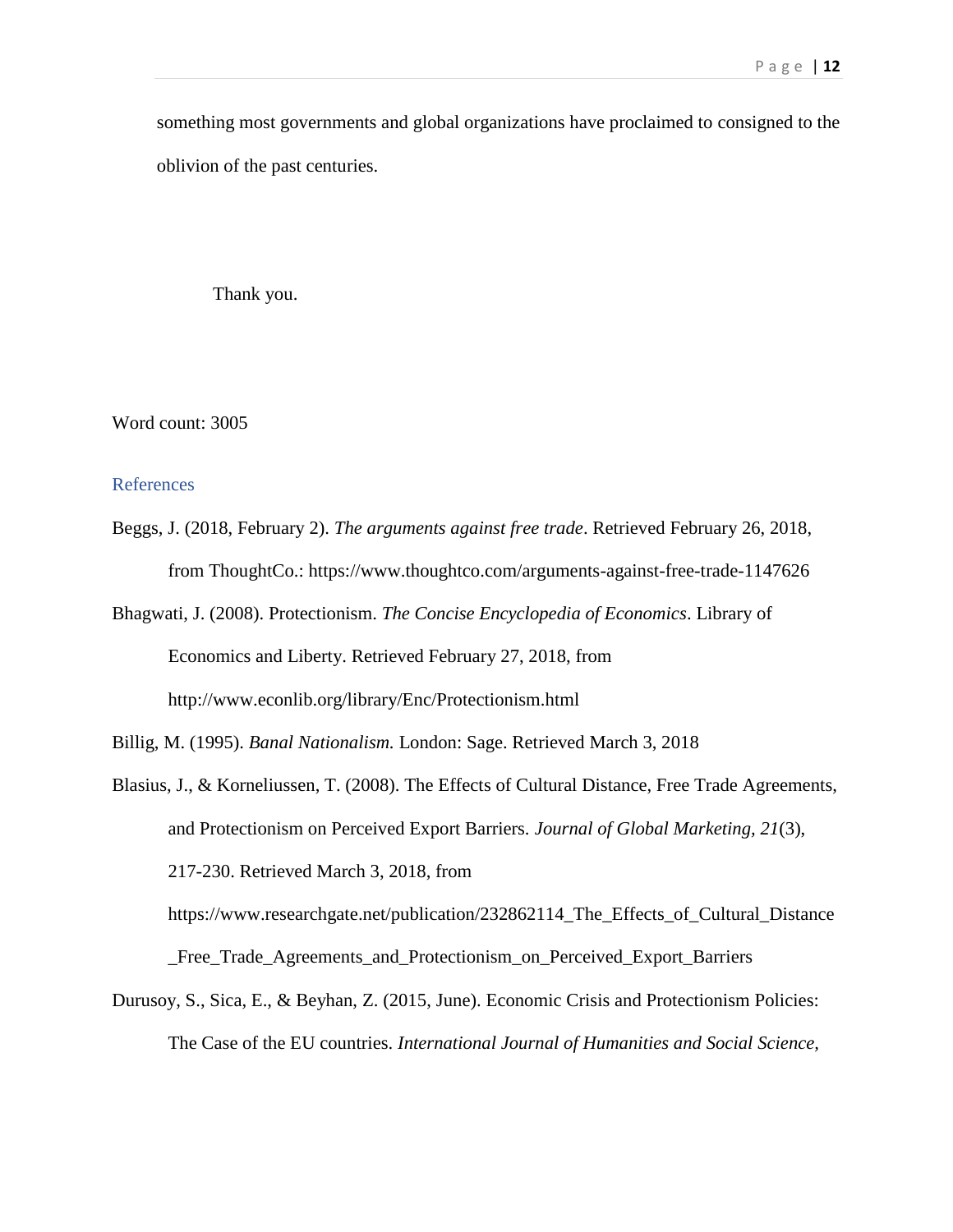*5*(6(1)), 12. Retrieved March 2, 2018, from

http://www.ijhssnet.com/journals/Vol 5 No 6 1 June 2015/7.pdf

- Encyclopædia Britannica, inc. (2014, August 25). *Protectionism*. (T. E. Britannica, Editor) Retrieved February 2018, from Encyclopædia Britannica: https://www.britannica.com/topic/protectionism
- Erikkson, K., Johanson, J., & Majkgård, A. (2000). Effect of variation on knowledge accumulation in the internationalization process. *International Studies of Management and Organisation, 30*(1), 26-44. Retrieved March 3, 2018, from http://research.cbs.dk/en/publications/effect-of-variation-on-knowledge-accumulation-inthe-internationalization-process(caad2e10-8eba-11db-a124-000ea68e967b).html
- Kuepper, J. (2017, October 24). What is Protectionism? Protectionism and Its Impact on Global Investments . *The Balance*. Retrieved February 2018, from https://www.thebalance.com/what-is-protectionism-1978989
- Murchison, H. C. (2008). *Unmasking Cultural Protectionism: An Analysis of the Relationship Between the Nation State and Culture in Contemporary Canada.* London School of Economics and Political Science, Department of Government. Michigan: ProQuest LLC 2014. Retrieved March 3, 2018, from http://etheses.lse.ac.uk/2036/1/U506502.pdf
- Ōmae, K. (1995). *End of the Nation State: The Rise of Regional Economies.* New York: Free Press. Retrieved March 3, 2018
- Ostry, B. (1987). *The cultural connection : an essay on culture and government policy in Canada.* Toronto: McClelland and Stewart. Retrieved March 5, 2018